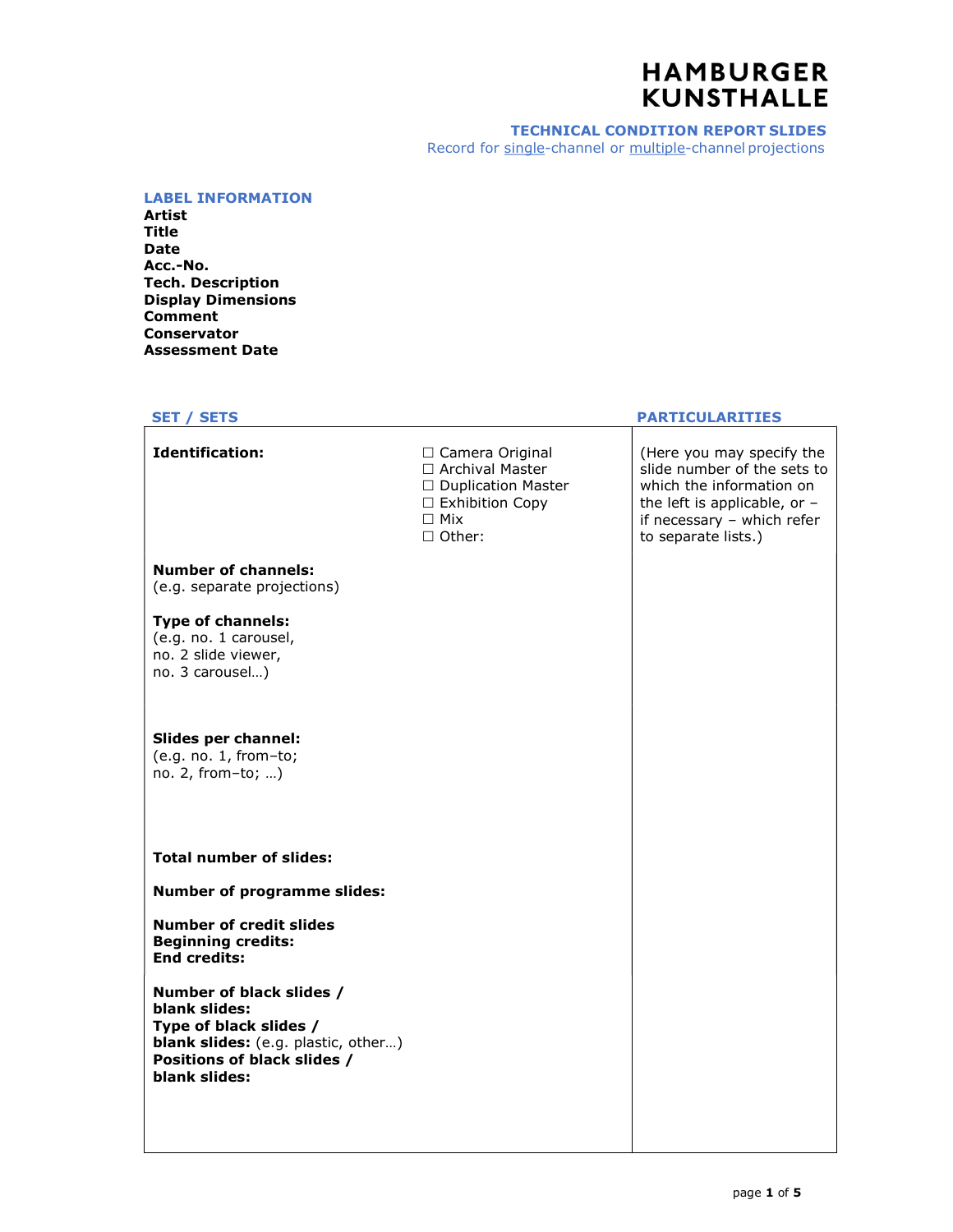| FILM (and everything inside the mounts)                                                                                                                                                                                                                                                                                                                     |            |           | <b>PARTICULARITIES</b>                                                               |  |
|-------------------------------------------------------------------------------------------------------------------------------------------------------------------------------------------------------------------------------------------------------------------------------------------------------------------------------------------------------------|------------|-----------|--------------------------------------------------------------------------------------|--|
| Film material:<br>(e.g. acetate, nitrate, polyester)                                                                                                                                                                                                                                                                                                        |            |           | (Here you may specify the<br>slide number of the sets to<br>which the information on |  |
| Film producer / Film type:<br>(e.g. Kodak, Fuji, daylight or<br>tungsten film, ISO, Lithfilm)                                                                                                                                                                                                                                                               |            |           | the left is applicable, or $-$<br>if necessary - which refer<br>to separate lists.)  |  |
| Colour, b/w or other:                                                                                                                                                                                                                                                                                                                                       |            |           |                                                                                      |  |
| <b>Film information:</b><br>(e.g. code number, symbol, lines,<br>notch code)                                                                                                                                                                                                                                                                                |            |           |                                                                                      |  |
| Film perforation type:<br>(e.g. BH / KS / DH / CS)                                                                                                                                                                                                                                                                                                          |            |           |                                                                                      |  |
| <b>Format / Dimensions:</b><br>(e.g. 110 $[13 \times 17$ mm];<br>126 [28 $\times$ 28 mm];<br>35 mm half frame $[18 \times 24$ mm];<br>35 mm [24 × 36 mm];<br>SuperSlide [46 × 46 mm];<br>$6 \times 6$ cm [56 $\times$ 56 mm];<br>$6 \times 7$ cm [56 $\times$ 69 mm];<br>$6 \times 8$ cm [56 $\times$ 76 mm];<br>$6 \times 9$ [56 $\times$ 89 mm] or other) |            |           |                                                                                      |  |
| Pin registered:                                                                                                                                                                                                                                                                                                                                             | $\Box$ Yes | $\Box$ No |                                                                                      |  |
| <b>Additional material:</b><br>(e.g. paint, coating, foil)                                                                                                                                                                                                                                                                                                  |            |           |                                                                                      |  |

## PRODUCTION (of set) PARTICULARITIES

| Provided by:<br>(e.g. artist, estate, art dealer,<br>photo lab) |                                                                |                |
|-----------------------------------------------------------------|----------------------------------------------------------------|----------------|
| From which source:                                              | □ Camera Original<br>□ Archival Master<br>□ Duplication Master |                |
| <b>Source type:</b>                                             | $\Box$ Analogue                                                | $\Box$ Digital |
| <b>Produced</b><br>where $/$ by $/$ when:                       |                                                                |                |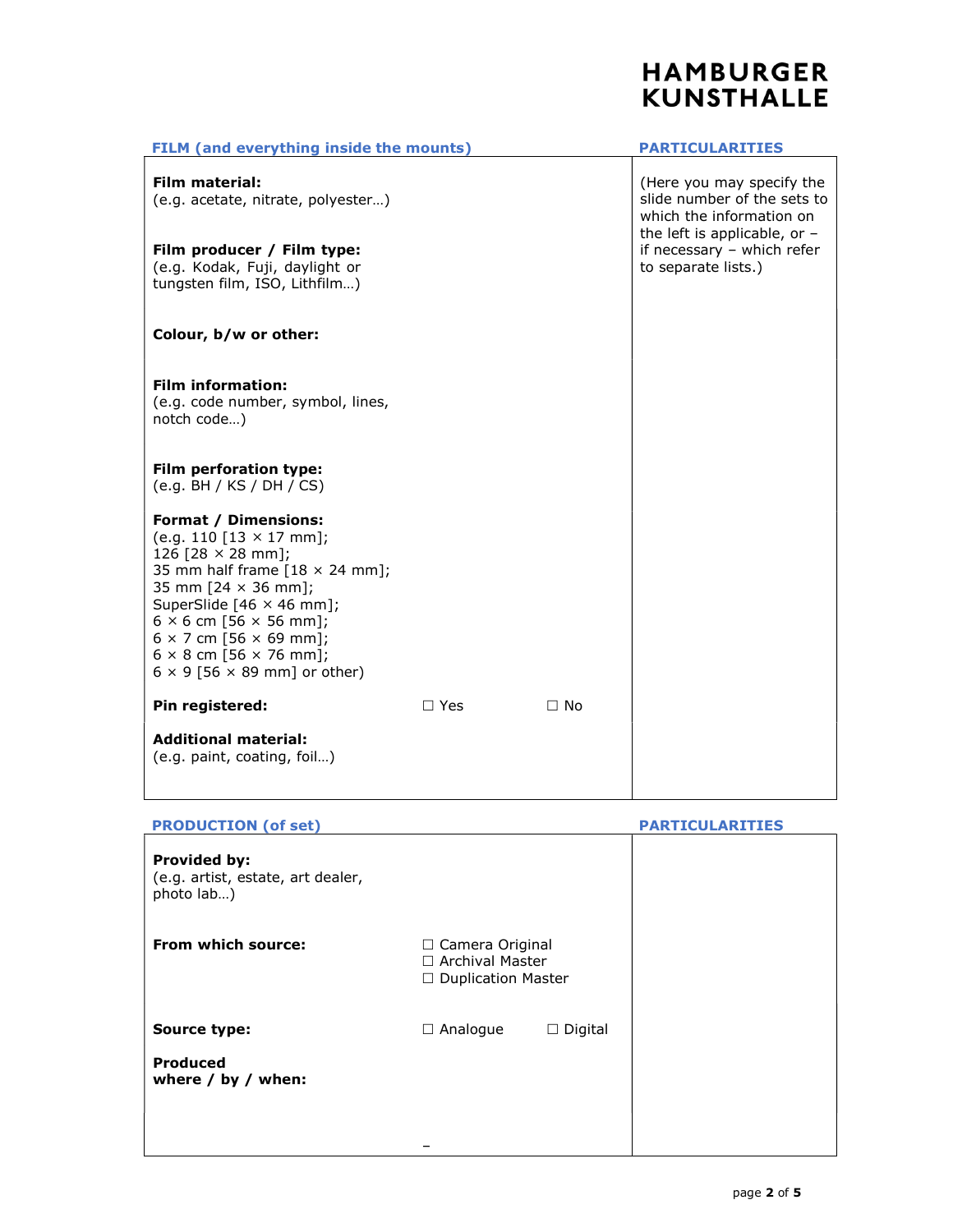

| <b>MOUNTS / MOUNTING (original)</b>                                                                                                                                                   |                                                             |                                  | <b>PARTICULARITIES</b>                               |
|---------------------------------------------------------------------------------------------------------------------------------------------------------------------------------------|-------------------------------------------------------------|----------------------------------|------------------------------------------------------|
| <b>Mounted:</b>                                                                                                                                                                       | $\Box$ Yes                                                  | $\Box$ No                        | (A drawing can help to<br>document particularities.) |
| <b>Mounted by:</b>                                                                                                                                                                    |                                                             |                                  |                                                      |
| <b>Mounted when:</b>                                                                                                                                                                  |                                                             |                                  |                                                      |
| Type of mounting / Company:                                                                                                                                                           |                                                             |                                  |                                                      |
|                                                                                                                                                                                       |                                                             |                                  |                                                      |
| With glass:                                                                                                                                                                           | $\Box$ Yes<br>$\Box$ One side only                          | $\Box$ No                        |                                                      |
| <b>Mount dimensions:</b>                                                                                                                                                              |                                                             |                                  |                                                      |
| <b>Mount thickness:</b>                                                                                                                                                               |                                                             |                                  |                                                      |
| <b>Recess dimensions:</b>                                                                                                                                                             |                                                             |                                  |                                                      |
| <b>Material:</b>                                                                                                                                                                      | $\square$ Plastic<br>$\Box$ With aluminium<br>$\Box$ Other: |                                  |                                                      |
| Film fixed in mount:                                                                                                                                                                  | $\Box$ Yes                                                  | $\Box$ No                        |                                                      |
| <b>Fixed with:</b>                                                                                                                                                                    | $\Box$ 3 pins<br>$\square$ Slit<br>□ Other:                 | $\Box$ 16 pins<br>$\square$ Tape |                                                      |
| <b>Fixed where:</b>                                                                                                                                                                   |                                                             |                                  |                                                      |
| <b>Emulsion layer:</b><br>(when mounted)                                                                                                                                              | $\Box$ Facing up / recto<br>$\Box$ Facing down / verso      |                                  |                                                      |
| <b>Numbering on mount:</b><br>Type of numbering / how:<br>(e.g. 1 2 3, 1 1A 2 2A, handwritten,<br>normal or inverted orientation, pen,<br>marker, scratched, colour)<br><b>Where:</b> | $\Box$ Yes                                                  | $\Box$ No                        |                                                      |
| <b>Inscription on mount:</b><br>Type of inscription / by what<br>means: (see numbering for<br>examples)<br><b>Where:</b>                                                              | $\square$ Yes                                               | $\Box$ No                        |                                                      |
|                                                                                                                                                                                       |                                                             |                                  |                                                      |
|                                                                                                                                                                                       |                                                             |                                  |                                                      |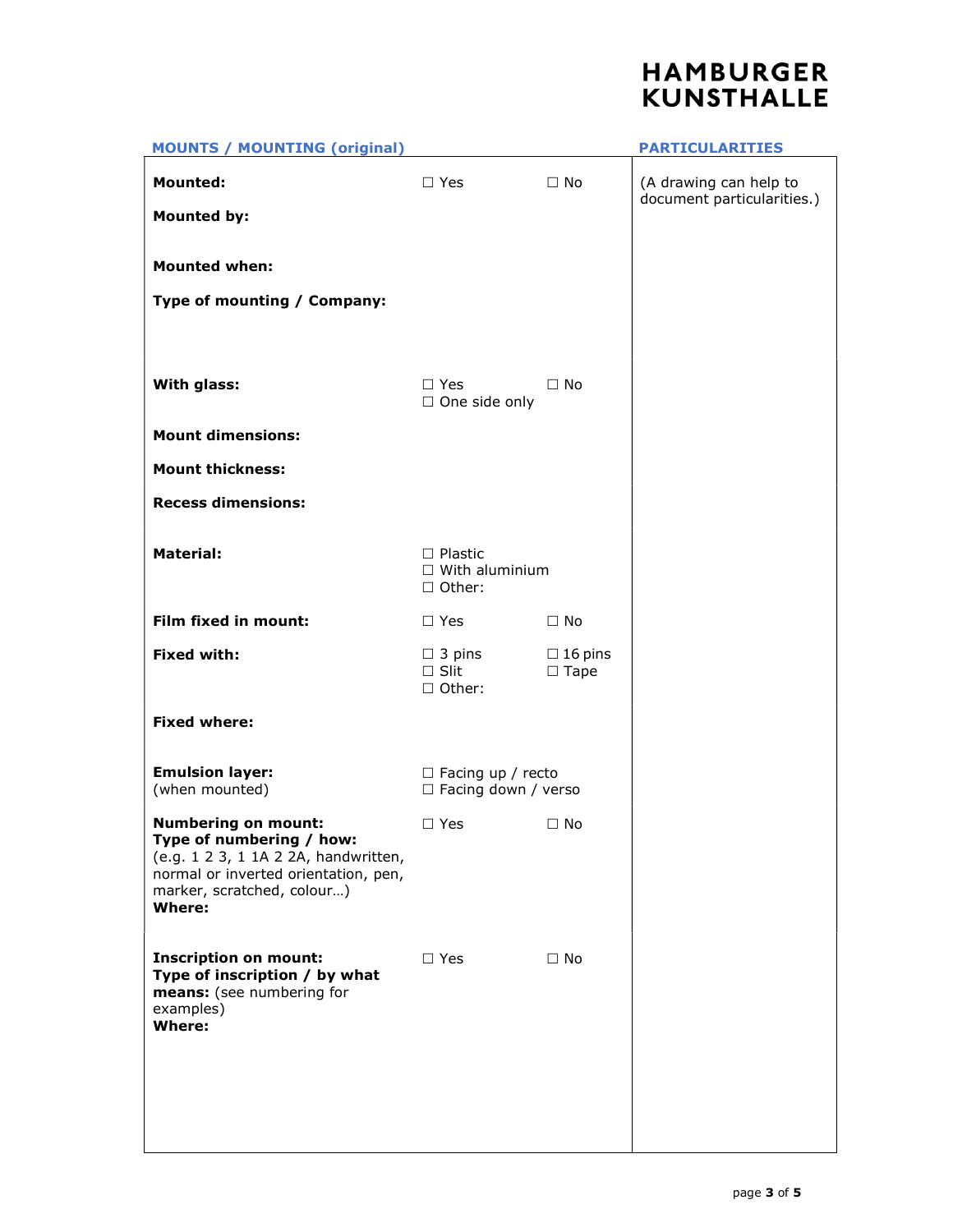### **CONDITION** (Additionally you might want to create separate lists or diagrams.)

## Damages, overall observations:

(e.g. discolouration [towards\_\_\_\_\_\_; overall or localised; due to projection, dark storage or other]; dust or water damage; scratches on emulsion and / or support; surface abrasion; delamination of emulsion; deformation; creases; tears; mould on emulsion and / or support; exuding plasticisers; adhesive residues; mistakes during mounting; mistakes regarding inscription; trimmed edge [top, bottom or both; other…])

## Can be used for:

Duplication Exhibition Research Reference

| <b>STORAGE / ARCHIVING HISTORY</b>                                                                    |                                                                                 |                   | <b>PARTICULARITIES</b> |  |
|-------------------------------------------------------------------------------------------------------|---------------------------------------------------------------------------------|-------------------|------------------------|--|
| <b>ANALOGUE storage format:</b><br>(e.g. single, in mounts, as film<br>strips, in rolls)              |                                                                                 |                   |                        |  |
| <b>Storage material:</b>                                                                              | Polyester sleeve pockets<br>$\Box$ Wrapped in paper<br>$\Box$ Boxed<br>□ Other: |                   |                        |  |
| <b>Cold storage:</b><br><b>Climate specifications:</b><br>From-to / since:<br>How:                    | $\Box$ Yes<br>$^{\circ}$ C                                                      | $\Box$ No<br>% RH |                        |  |
| <b>DIGITAL storage format:</b>                                                                        | $\Box$ Hard drive<br>$\Box$ Server<br>$\Box$ Cloud service<br>$\Box$ Other:     |                   |                        |  |
| Total number of digital and<br>analogue copies and digital<br>prints:<br>(see also Mind Genius files) |                                                                                 |                   |                        |  |